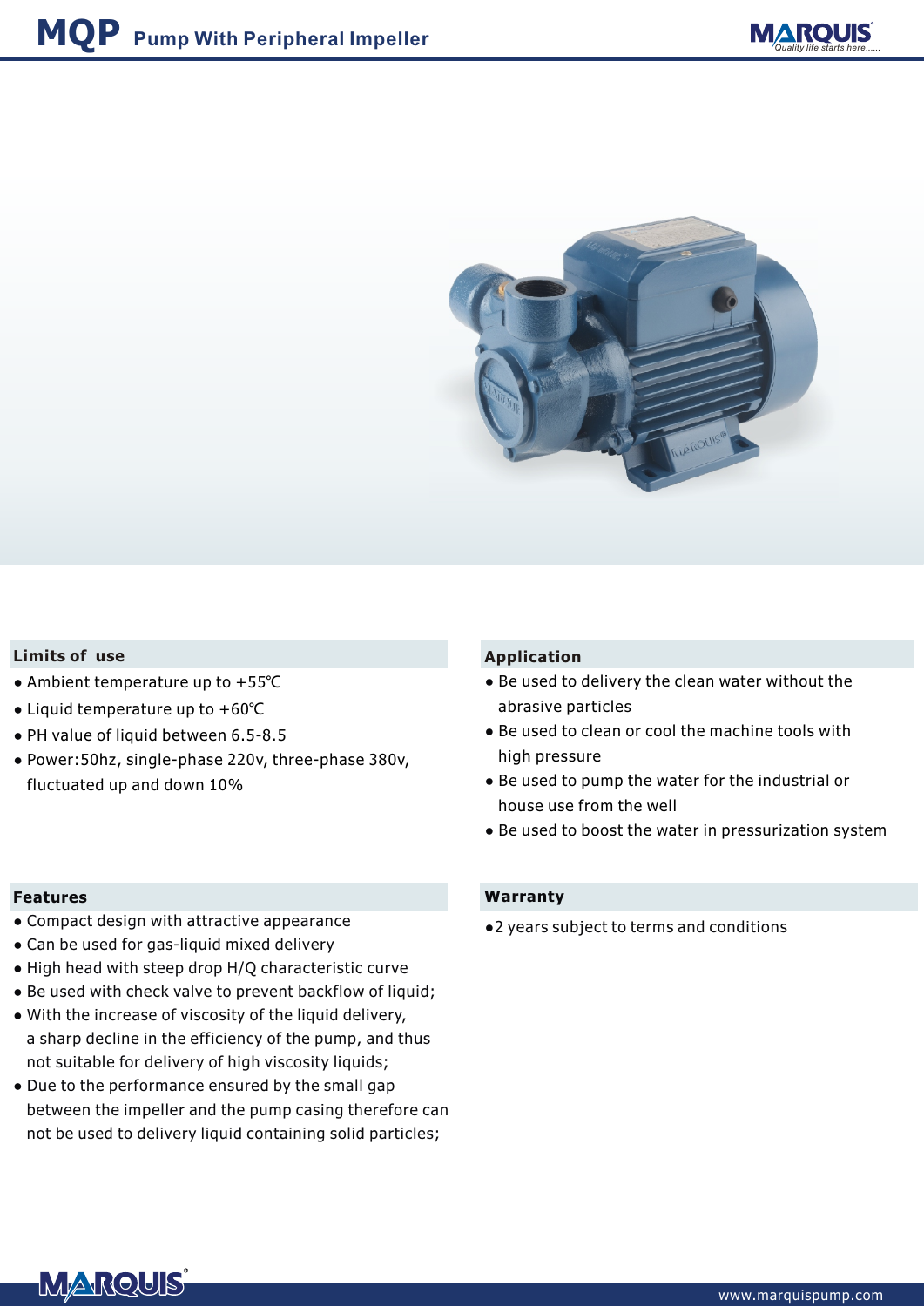

# **CHARACTERISTIC CURVES AND PERFORMANCE DATA**

**50 Hz n**=**2850 rpm Hs**=**0 m**



| Model |                          |      | Power | ┌ | $m^3/h$ | 0  | 0.3 | 0.6 | 0.9 | $\mathsf{L}2$ | $.5\,$ | .8 | 2.1 | 2.4 | 2.7 | 3  |
|-------|--------------------------|------|-------|---|---------|----|-----|-----|-----|---------------|--------|----|-----|-----|-----|----|
|       | Single-phase Three-phase | KW   | HP    | W | I/min   |    | 5   | 10  | 15  | 20            | 25     | 30 | 35  | 40  | 45  | 50 |
| MQP60 | <b>MQ60</b>              | 0.37 | 0.50  |   |         | 40 | 38  | 34  | 29  | 24            | 20     | 15 | 10  | 5   |     |    |
| MQP70 | <b>MQ70</b>              | 0.55 | 0.75  |   | Н<br>m  | 65 | 60  | 51  | 52  | 44            | 37     | 30 | 22  | 17  | 12  | 8  |
| MQP80 | <b>MQ80</b>              | 0.75 |       |   |         | 70 | 65  | 60  | 55  | 50            | 46     | 40 | 36  | 31  | 26  | 22 |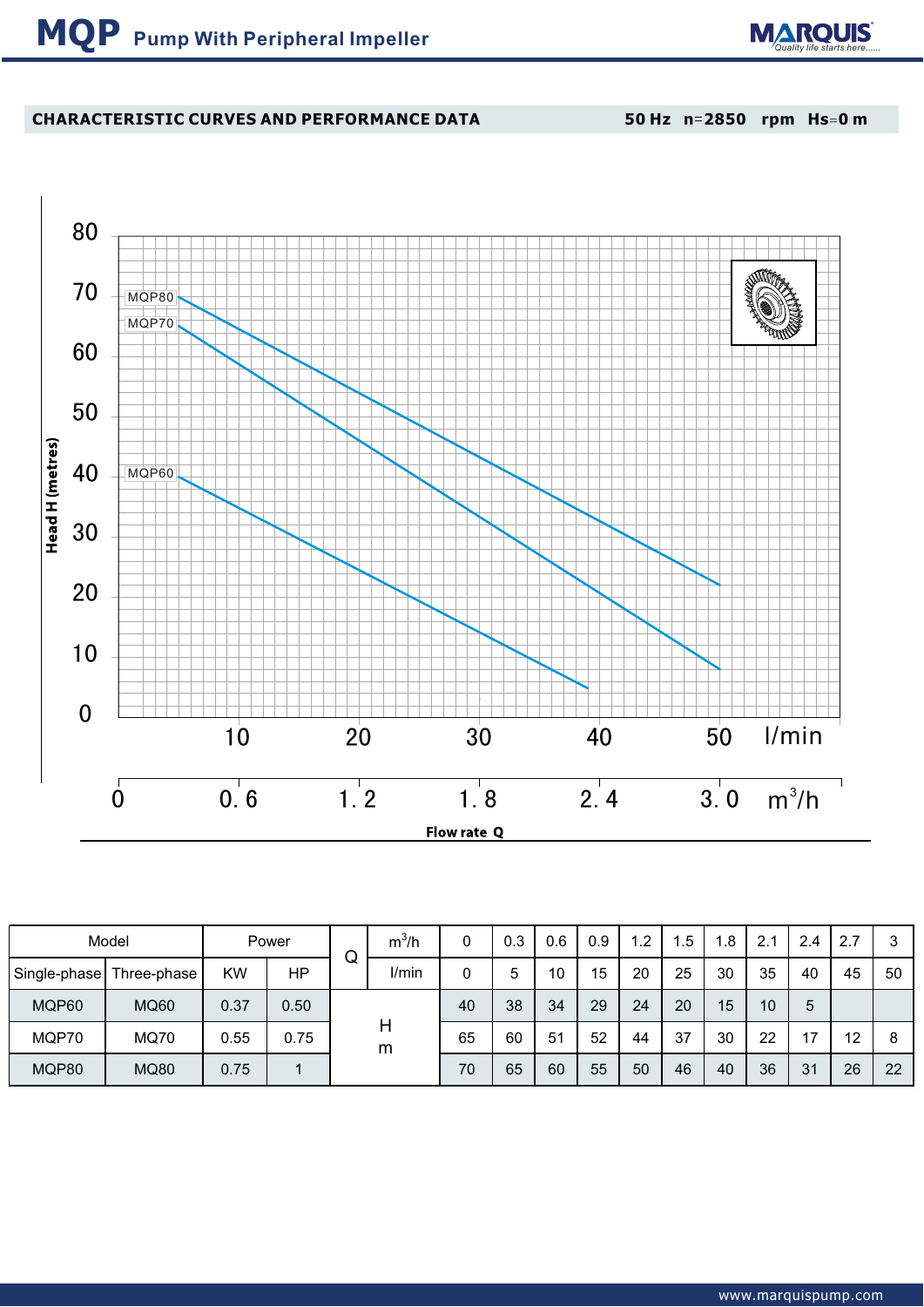



| Model        |             | Openings        |                 | Dimensions(mm) |     |     |     |    |     |     |     |     |    |   |
|--------------|-------------|-----------------|-----------------|----------------|-----|-----|-----|----|-----|-----|-----|-----|----|---|
| Single-phase | Three-phase | DN <sub>1</sub> | DN <sub>2</sub> | a              |     | h   | h1  |    |     | m   | n   | n1  | w  | s |
| MQP60        | <b>MQ60</b> | 4"              | 1"              | 21             | 229 | 155 | 112 | 81 | 141 | 90  | 121 | 100 | 65 |   |
| MQP70        | <b>MQ70</b> | 41              | $\mathbf{1}$    | 22             | 256 | 180 | 127 | 91 | 164 | 103 | 137 | 110 | 66 |   |
| MQP80        | <b>MQ80</b> | $\ddotmark$     | 1"              | 24             | 272 | 180 | 132 | 95 | 165 | 103 | 137 | 110 | 77 |   |

| Model | Piece | GW(kg) | NW(kg) | Volume $(m^3)$ | L(cm) | W(cm) | H(cm) |
|-------|-------|--------|--------|----------------|-------|-------|-------|
| MQP60 |       | 6      | 5.7    | 0.007          | 28.00 | 14.50 | 17.50 |
| MQP70 |       |        | 8.6    | 0.010          | 29.00 | 17.00 | 20.80 |
| MQP80 |       | 10.6   | 10.2   | 0.011          | 30.00 | 17.00 | 20.80 |